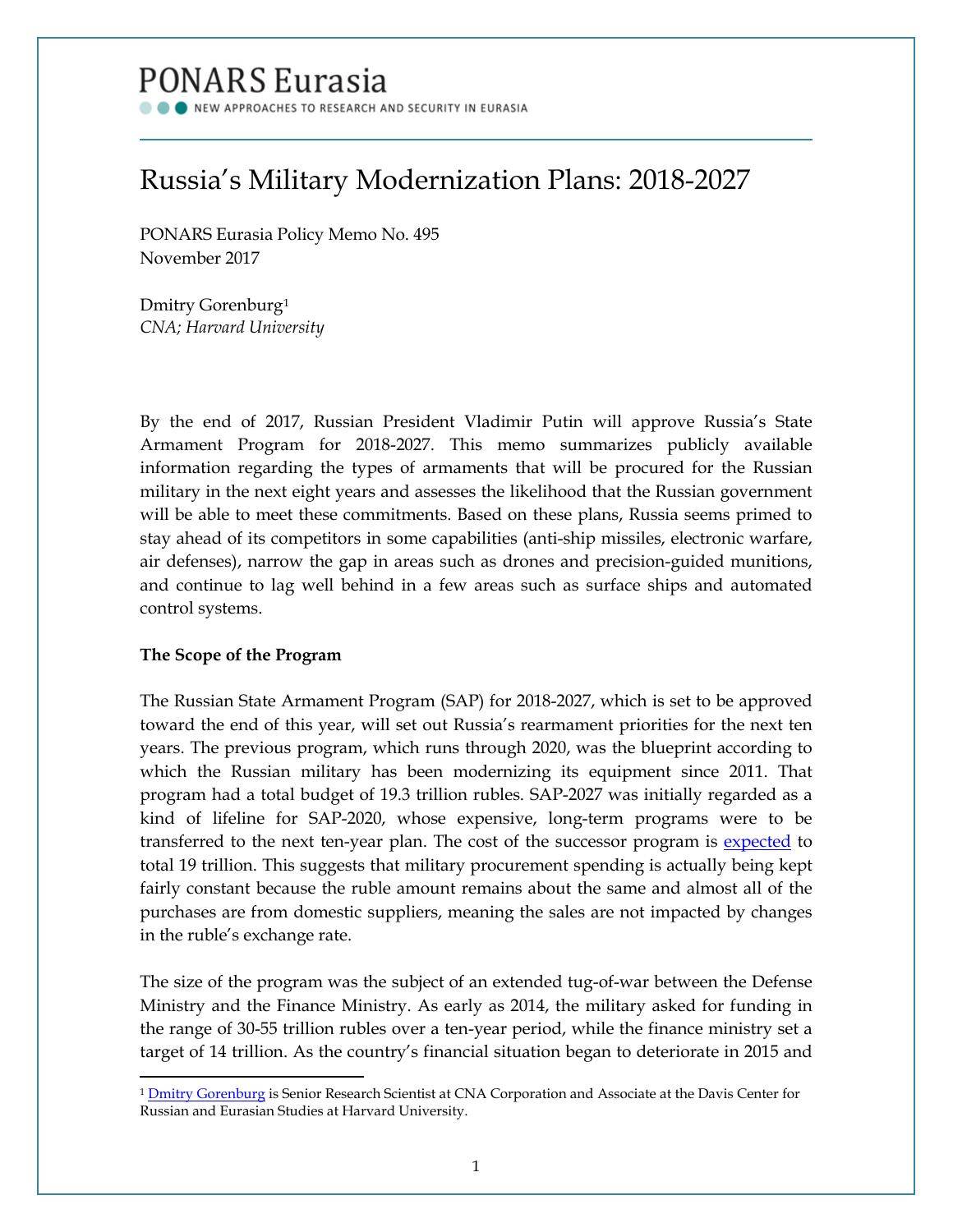the adoption of the SAP was postponed until 2017, both sides lowered their targets. In 2016, the Defense Ministry asked for 22-24 trillion rubles for eight years, while the finance ministry suggested no more than 12 trillion. After an extended and sometimes tense negotiation, a figure of 17 trillion rubles was [agreed](https://www.kommersant.ru/doc/3092628) last winter. This has now been increased to 19 trillion rubles, with the duration extending to the normal ten years. As a result, a number of the most ambitious and expensive projects, including new designs for aircraft carriers, destroyers, strategic bombers, and fighter-interceptor combat aircraft will all be [postponed.](https://www.vedomosti.ru/politics/articles/2017/05/17/690146-gosprogramma-vooruzhenii)

This was not the end of tensions over defense financing, however. Although the total amount has been decided, there is now an internal conflict within the defense ministry over how much procurement financing will go to each branch of the military. The various branches have produced documents defending the importance of what they do. As highlighted by the recently approved naval doctrine, such documents often have [little connection](https://warontherocks.com/2017/07/russias-new-and-unrealistic-naval-doctrine/) to any real assessment of either Russian military needs or the capabilities of the defense industry for producing the requested weapons and platforms. Although the final version of the program will not be adopted until the end of the year, it has become increasingly clear that the Russian Navy is in the process of losing the battle for financing. The highest priority for procurement funding will go to the ground forces and to the modernization of nuclear weapons, while the navy, which had the highest level of funding in SAP-2020, will fall to the bottom of the pecking order.

#### **Nuclear Forces**

The development priorities of Russian nuclear forces through 2027 are largely clear. After 2021, the naval component of the nuclear triad will consist of six *Delta IV*-class and eight *Borei*-class strategic ballistic missile submarines (SSBNs), evenly divided between the Northern and Pacific Fleets. This will allow for 12 submarines to be in service at all times, while two undergo overhauls and modernization. The air component is being upgraded, with modernized versions of both Tupolev *Tu-95MS* (*Bear H*) bombers and 11 *Tu-160* (*Blackjack*) bombers receiving new engines and avionics, as well as weapons upgrades. The new long-range cruise missile, labeled *Kh-101*, is replacing the *Kh-*55, with a range of up to 4,500 km in the nuclear variant. In addition, the Russian military has [announced](https://www.kommersant.ru/doc/3299987) that it will resume building new *Tu-160s*, with serial production expected to resume no earlier than 2021. This is a more cost-effective and technologically feasible alternative to bringing a completely new design (known as *PAK DA*) to the point of serial production in a reasonable time frame.

The future development of the land component of the Russian triad presents the least certainty. There are three projects under way, the *Rubezh* road-mobile intercontinental ballistic missile (ICBM), the *Barguzin* rail-mobile ICBM, and the *Sarmat* heavy silo-based ICBM. The *Rubezh* project is closest to fruition, with testing completed in 2015 and deployment expected later in 2017. The *RS-26 Rubezh* is a further development of the *RS-*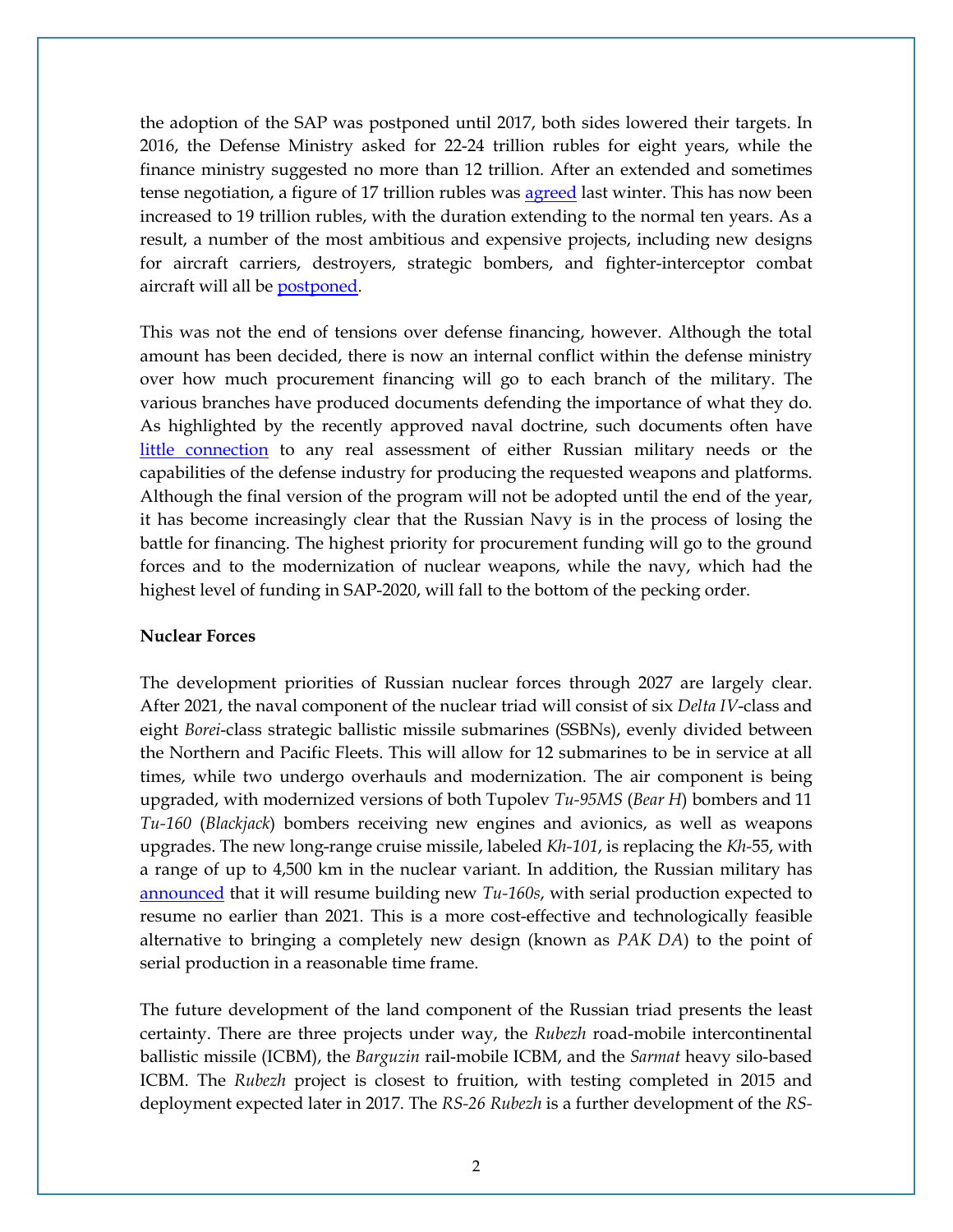*24 Yars*, with independently guided warheads designed to break through missile defense shields. The *Barguzin* is expected to be ready for flight testing in 2019, even though there was a period of several months in 2016 when it appeared that the program was going to be suspended due to budget cuts. The *Barguzin* is expected to be superior in range and accuracy as compared to the Soviet rail-based system that was decommissioned in 2005. The *RS-28 Sarmat* is the next-generation silo-based ICBM. It was originally expected to be ready for deployment in 2018, but unspecified snags in its development have pushed ejection testing from the original target date of 2015 to no earlier than June 2017. As a result, the *Sarmat* is unlikely to be deployed any earlier than 2020, assuming the difficulties have been overcome and the tests proceed as scheduled.

#### **Ground Forces**

After being largely starved of funding in SAP-2020, the ground forces are expected to get the largest share of funding in SAP-2027. Some sources indicate that over a quarter of the total program budget will go to equipping the Ground Forces and Airborne Forces. This is in part due to Russia's experience in Ukraine leading to an increased perception that ground forces may be needed in future conflicts, but mostly the result of new armored vehicle and tank designs being ready for serial production. T-90 and T-14 *Armata* tanks, *Kurganets-25* infantry fighting vehicles and *Boomerang* armored personnel carriers are all expected to enter the force over the next eight years, though numbers of some items such as *Armata* tanks may be limited due to their high cost of production.

The production of artillery and ground based missiles has been a bright spot for the ground forces. Deployment of medium-range *Iskander* missiles is proceeding on schedule, with all units set to be in place by 2019. New *Uragan* and *Tornado-S* multiple launch rocket systems (MLRS) are also being deployed beginning in 2017, with purchases [expected](http://tass.ru/armiya-i-opk/3653478) to continue throughout the duration of SAP-2027. Procurement of the *Koalitsiya* self-propelled gun started in 2016. It is eventually expected to fully replace the Soviet-era *Msta* system. New short range air defense systems will also be procured.

There are more problems with tactical automated control systems for the ground forces. Originally expected to be deployed to 40 brigades by 2020, these remain in field testing in a single division. Reports indicate that the military has mixed feelings about the system and may decide that it needs improvement before it can be widely adopted. In that case, the development of network-centric warfare capabilities may be delayed beyond 2027. In the meantime, the ground forces will continue to [receive](https://lenta.ru/articles/2017/05/25/gpv/) intelligence, surveillance and reconnaissance (ISR) and electronic warfare systems that have been used to good effect in Syria.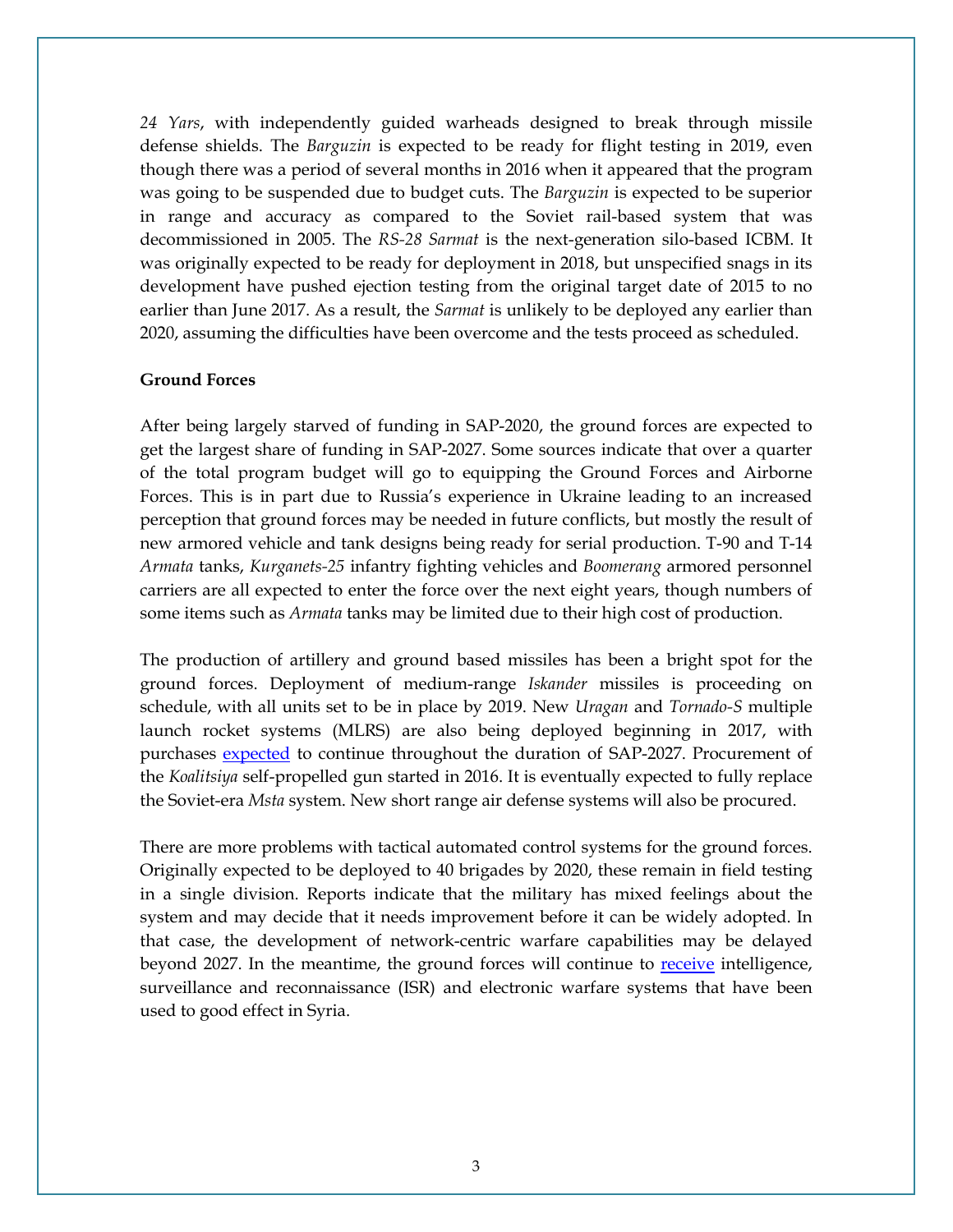#### **Naval Forces**

The Russian Navy stands to be the big loser in SAP-2027. After being allocated 4.7 trillion rubles in SAP-2020 and finding itself unable to spend all of that money due to a combination of problems with Russia's shipbuilding industry and the impact of Western and Ukrainian sanctions, the Russian Navy's allocation is expected to be cut to 2.6 trillion rubles in SAP-2027. Despite grandiose plans being mooted in documents such as the recently approved naval doctrine, Russia is planning to focus its naval construction on submarines and small ships. In surface ships, the focus will be on new corvettes of several different types that will have greater displacement and better armament than existing classes, as well as the start of serial production of the long-delayed *Admiral Gorshkov*-class of frigates. Until the problems with the *Admiral Gorshkov* are resolved, the Navy will continue to build the less advanced *Admiral Grigorovich*-class frigates.

The only new class of surface ships [expected](https://russianmilitaryanalysis.wordpress.com/2017/07/09/russian-shipbuilding-updates-from-russias-naval-salon-%D0%BC%D0%B2%D0%BC%D1%81-2017/) to be built in the next eight years are the socalled *Super Gorshkov*-class, an 8,000-ton frigate that is increasingly seen as a cheaper and more practical alternative to the 14,000-ton *Lider*-class destroyers. The [key takeaway](https://russiamil.wordpress.com/2017/07/11/what-we-learned-from-the-russian-naval-salon-%D0%BC%D0%B2%D0%BC%D1%81-2017/) is that the Russian Navy is looking to increase the size of its smaller ships in order to increase their armament and endurance, while reducing costs by indefinitely postponing the procurement of larger ships such as destroyers, amphibious assault ships, and aircraft carriers.

As for submarines, SAP-2027 will undoubtedly include financing for the completion of six *Yasen-M* nuclear attack submarines and possibly for a seventh, as well as for the modernization of four to six each of the Soviet-era *Oscar*- and *Akula*-class nuclear attack submarines. Construction of fifth-generation nuclear attack submarines (tentatively named the *Husky*-class) will <u>begin</u> in the mid-2020s. In diesel submarines, the focus will be on developing air independent propulsion systems for the forthcoming *Kalina*-class, while *Lada*- and improved *Kilo*-class boats are built in the meantime.

More important than new ships and submarines, the coming eight years will see the Russian Navy concentrate on developing new weapons systems and improving existing ones. The introduction of *Kalibr* missiles has provided the Russian Navy with a standoff anti-ship and land-attack cruise missile capability that can be used to make even small ships that have to stay near home ports a potential threat to adversaries, included NATO member states. The Russian military recognizes the advantages that these missiles provide and has put them on a wide range of ship and submarine classes. Over the next eight years, Russia will continue to deploy these missiles on most new surface ships and submarines, retrofit some existing vessels to carry the missiles, and work to improve the accuracy and reliability of the missiles themselves. It is also working to develop a new hypersonic missile that could pose an even greater threat to Russia's adversaries in the medium to long term.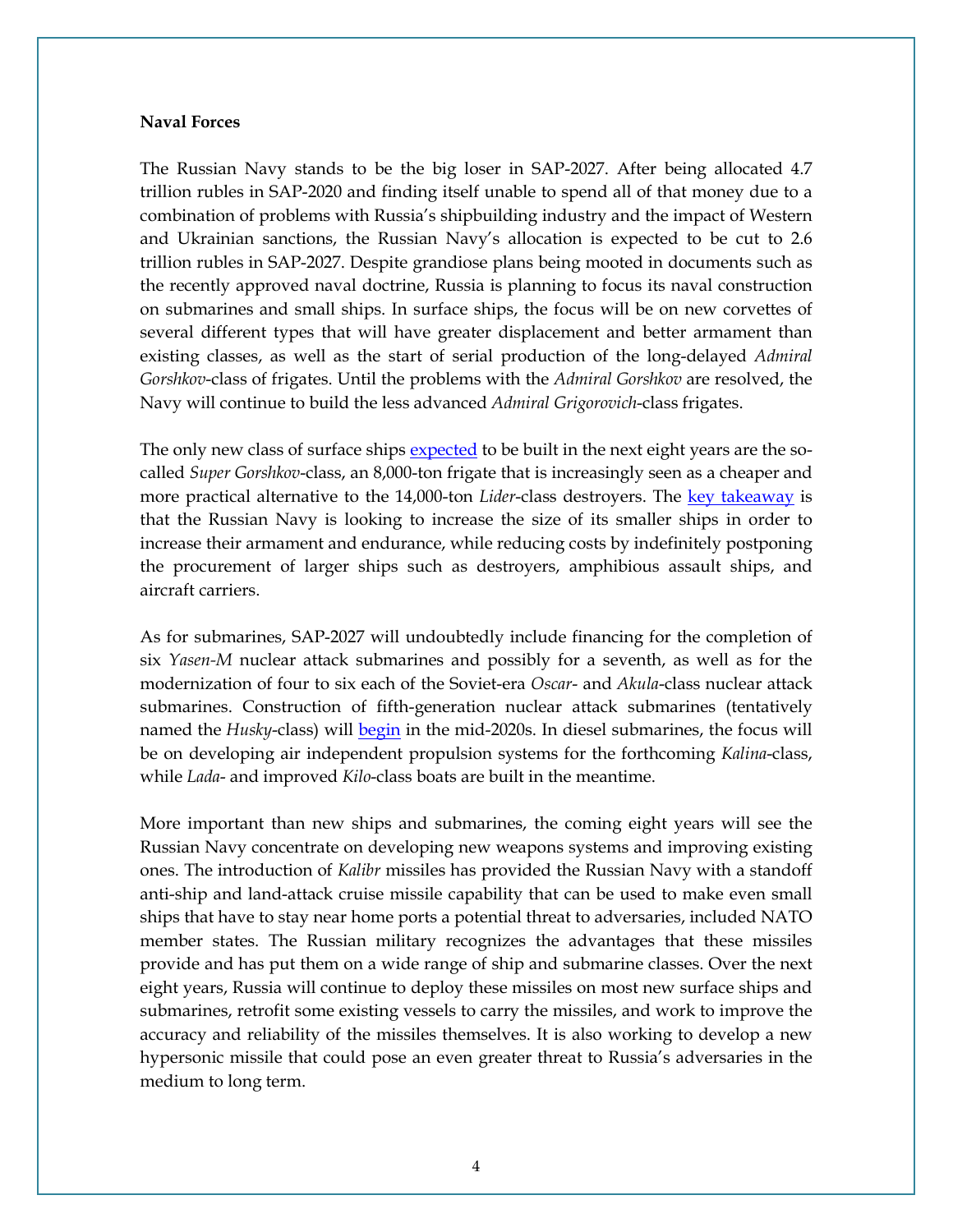#### **Air Forces**

In the last seven years, the Russian Air Force has begun to receive modern aircraft in significant numbers and has continued to pay for the development of new designs such as the recently christened Sukhoi *Su-57* fifth generation fighter jet (formerly known as the *T-50* or *PAK FA*). The *Su-57* is not expected to enter into serial production until upgraded engines are ready, which is unlikely to **happen until 2027**. Over the next eight years, Russia will continue to purchase small numbers of these planes for testing. It will also continue to purchase *Su-35S* fighter jets, with a new contract for 50 additional aircraft signed in late 2016. Purchases of *Su-30SM* fighter jets and *Su-34* strike aircraft will also continue, most likely at rates of 12-18 aircraft per year of each type. Mikoyan *MiG-35* fighter aircraft may also be [procured,](https://www.kommersant.ru/doc/3298425) but probably not in large numbers. Overall, with many modern fighter aircraft now in place, rates of procurement will slow in order to allow for the purchase of other types of aircraft. The same goes for military helicopters, since the Russian military has received what it needs in new helicopters during the last seven years. Development of a new high-speed helicopter will [not start](https://www.kommersant.ru/doc/3298425) until after 2027.

Transport and refueling aircraft, long an area of weakness for the Russian Air Force, will be one area of focus. Serial production of the long-troubled Ilyushin *Il-76-MD90A* is expected to start in 2019, and the Russian military is expecting to [receive](https://www.kommersant.ru/doc/3360057) 10-12 such aircraft per year thereafter. A light transport aircraft is under development, with prototypes [expected](http://nvo.ng.ru/realty/2017-05-26/2_949_red.html) to be completed in 2024. The *A-100* airborne warning system (AWACS) aircraft, based on the *Il-76MD90A*, was expected to be delivered starting in 2016 but has been repeatedly delayed. Nevertheless, [procurement](http://www.ng.ru/politics/2017-05-17/1_6989_putin.html) of this aircraft will be included in SAP-2027. Finally, Russia is experiencing a boom in domestic production of unmanned aerial vehicles (UAVs). By 2020, it will [have](http://vpk-news.ru/articles/36877) a strike UAV in production, as well as a new generation of reconnaissance UAVs.

For air defense, Russia will continue to deploy *S-400* long-range missiles and *Pantsir-S* short-range missiles. However, it seems increasingly unlikely that the next generation *S-500* air defense system will be ready for serial production any time soon, though official plans still indicate that a prototype will be built by 2020. Original plans [called](https://www.znak.com/2017-02-19/voennye_nazvali_datu_poyavleniya_raketnoy_sistemy_s_500) for serial production of the *S-500* to start in 2015. The new standard short-range air defense system has just [started](http://bmpd.livejournal.com/2507420.html) development and is not expected to be ready for production until 2030.

#### **Impact on Capabilities and Regional Security**

SAP-2020 has been widely described as the first successful armament program of Russia's post-Soviet history. It was designed to help the Russian military catch up from the extended procurement holiday caused by Russia's economic collapse in the 1990s. During the last seven years, the Russian military has made great strides in modernizing